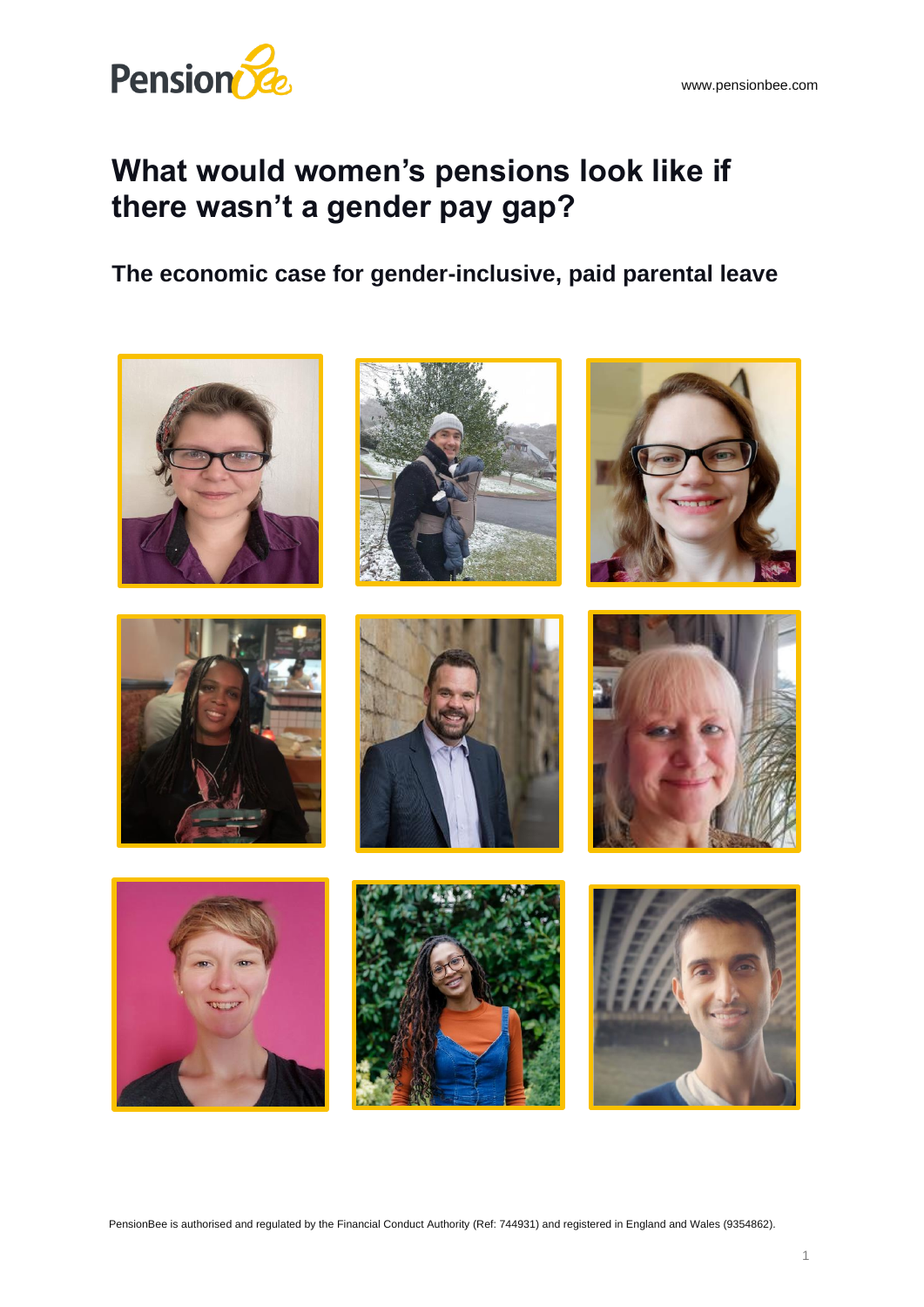

#### **Introduction**

**home with the child.<sup>?</sup>" Claire, 32** year old PensionBee customer from Cumbria. *"***Women are penalised by this whole culture that expects them to stay at** 

PensionBee's vision is a world where everyone can look forward to a happy retirement. For this to happen, we all need good health, financial freedom, and social inclusion.

Currently, an obstacle to achieving this financial freedom for all is a gender pension gap of [up to almost 60%.](https://www.express.co.uk/finance/personalfinance/1439779/pension-warning-gender-savings-gap-retirement-money-UK-2021) Bold action is required to challenge this so that women can enjoy similar levels of wealth in retirement as men. This is particularly important as women tend to live longer and often bear their own care costs<sup>1</sup>.

Introduced in 2012, Auto-Enrolment has helped more than 10 million workers participate in the pension savings system. The policy has assisted in reducing the gap between the proportion of women saving compared to men, with substantially higher rates of participation amongst both genders<sup>2</sup>.

However, a severe gender pension gap persists. Two major drivers of this are the gender pay gap and an unequal number of annual paid working hours<sup>3</sup>. Women are more likely to cut down on paid employment to take responsibility for a larger share of unpaid caregiving and housework<sup>4</sup>. The prohibitive costs of professional childcare services pressure families to choose one parent, typically the mother, to leave or reduce paid employment to care for children<sup>5</sup>.

Too often the onus is placed on women to close the gender pension gap, by changing their behaviour. This is not fair or effective. Policy interventions are required to support increased male participation in care responsibilities, freeing up more of women's time to participate in paid employment.

By modelling potential policy interventions, PensionBee has found that the most effective way to close the gender pension gap is for men and women to work equal hours, at equal pay. To achieve this, employers must offer gender-inclusive parental

<sup>1</sup> ["Women Face 20% Higher Health-Care Costs in Retirement, Survey Finds," The Wall Street Journal](https://www.wsj.com/articles/women-face-20-higher-health-care-costs-in-retirement-survey-finds-1481086801,%20The%20Wall%20Street%20Journal)

<sup>2</sup> ["Auto-enrolment fundamentally changed the gender gap," Institute of Fiscal Policy \(IFS\)](https://www.ftadviser.com/pensions/2021/05/11/auto-enrolment-fundamentally-changed-gender-gap-says-ifs/)

<sup>3</sup> ["Understanding the gender pension gap", Institute for Fiscal Studies \(IFS\)](https://www.ifs.org.uk/publications/15426)

<sup>4 &</sup>quot;Women four times more likely than men to leave [paid work after childbirth, even when they earn more," The Telegraph](https://www.telegraph.co.uk/news/2021/03/12/women-four-times-likely-men-leave-paid-work-childbirth-even/) 5 ["Women won't benefit from flexible working until childcare costs fall," Independent](https://www.independent.co.uk/money/women-won-t-benefit-from-flexible-working-until-childcare-costs-fall-b1841751.html)

PensionBee is authorised and regulated by the Financial Conduct Authority (Ref: 744931) and registered in England and Wales (9354862).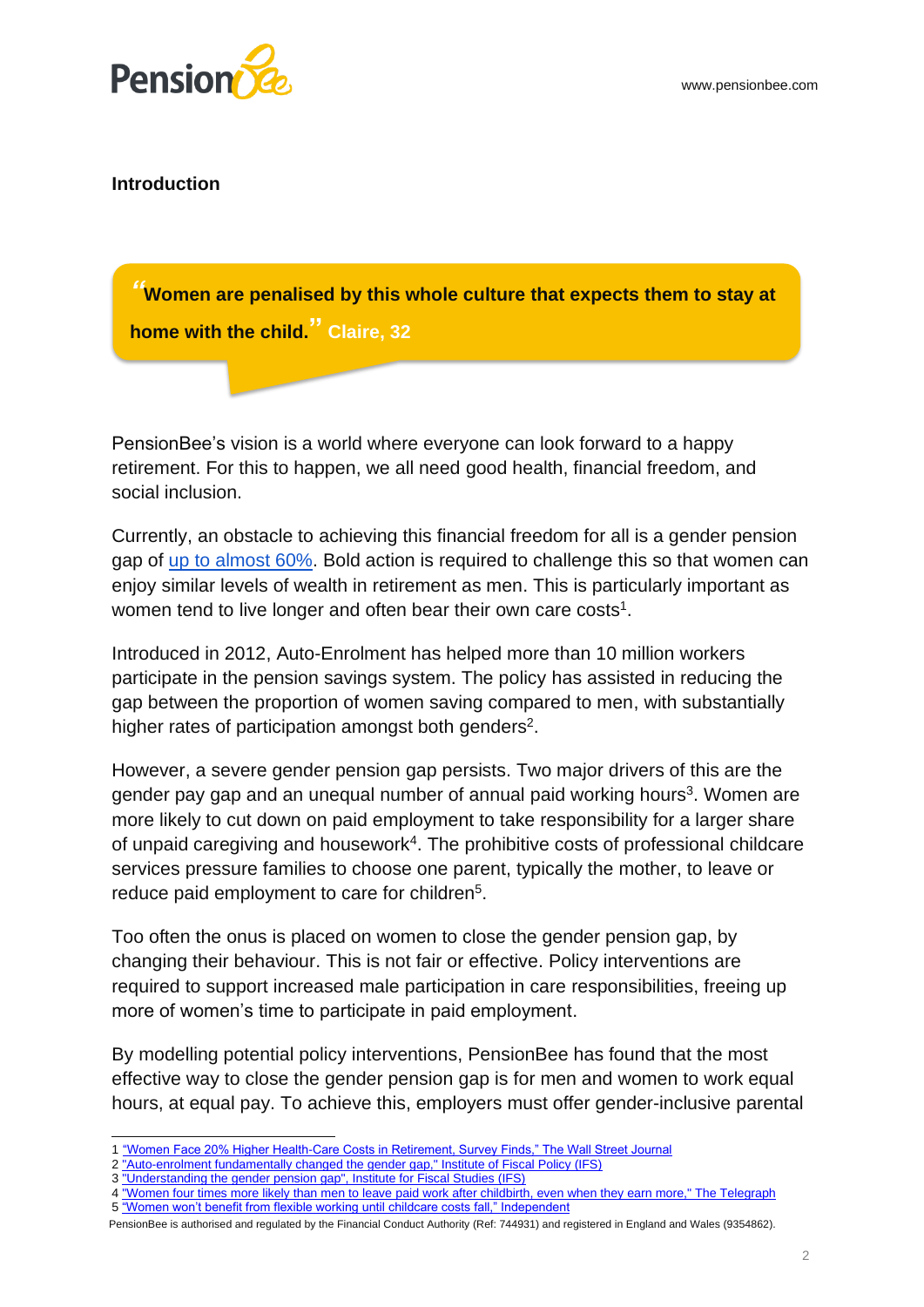

leave. This allows anyone who becomes a new parent to take an equal amount of paid leave and all new parents, regardless of gender, can receive this.

# **Key insights**

- 1. **Enabling women to work more paid hours is the most effective way to close the gender pension gap**. This requires men to share more equally in unpaid care work, and employers to offer gender inclusive paid parental leave.
- 2. **It is possible to close the gender pension gap and increase women's pension pots by more than a third if men and women work equal hours at equal pay**.
- 3. **If men took responsibility for an equal share of unpaid care work, women could increase their pots by more than £106,000**. Overall, a couple could enjoy more than £70,000 (10%) in extra pension savings, with a combined pot of £812,827 at age 64.

*"***When my sons were born, I had four days of paid leave. Being offered only four days was not helpful. My twins were in intensive care for six weeks. I had to keep working and balance everything else that was going on. It was extremely difficult at the start, going from zero to twins in one go. It would have been helpful if my employers offered paid parental leave." Pete, 46**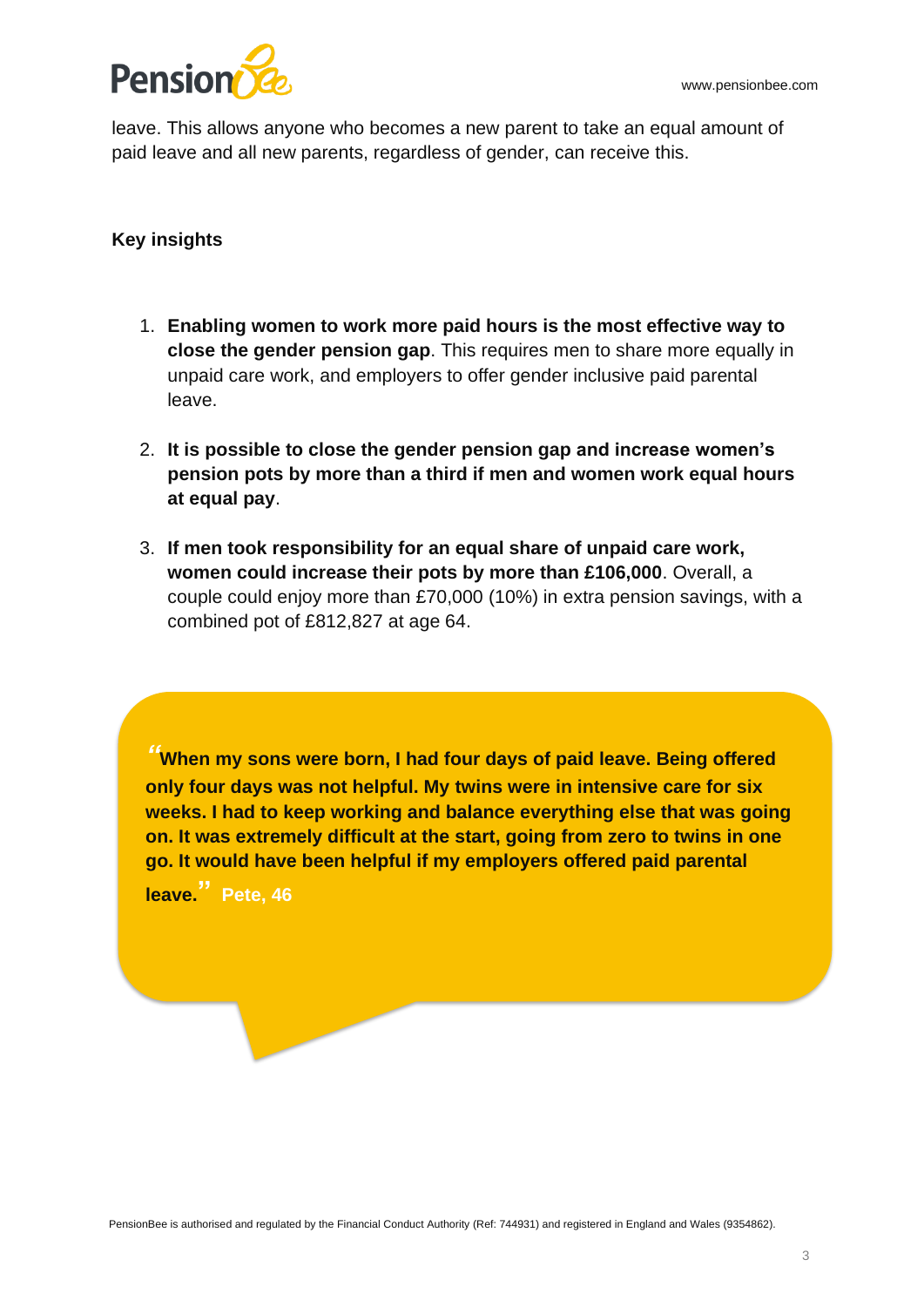

*"***My youngest child is five and at school, which is when the government suggests you go back to work. I've now missed five years of employment. A man who has been at work during these five years can tell his manager what he has done, and they will raise his pay and give him a bonus. I haven't had that opportunity, although I'm more than capable of doing the same jobs, I'm still going to be below him. This means I can't contribute as much to my pension.**

**You could say that it was my choice to stay off with my children. But the reason I did that was because of the cost of childcare. It was** 

**£2,000 a month!" Claire, 32**

**Gender pay gap** 

*"***It comes down to salaries, you have two people doing the same job, and the man will always get the higher salary. We've been struggling with this problem for a long time and are still struggling." Angela, 52**

Ultimately, the gender pension gap is driven by the gender pay gap and the fact that women tend to work fewer paid hours than men. As women earn less, they have less to save. Over time, small differences can compound as investments grow, leaving men with significantly larger pension pots.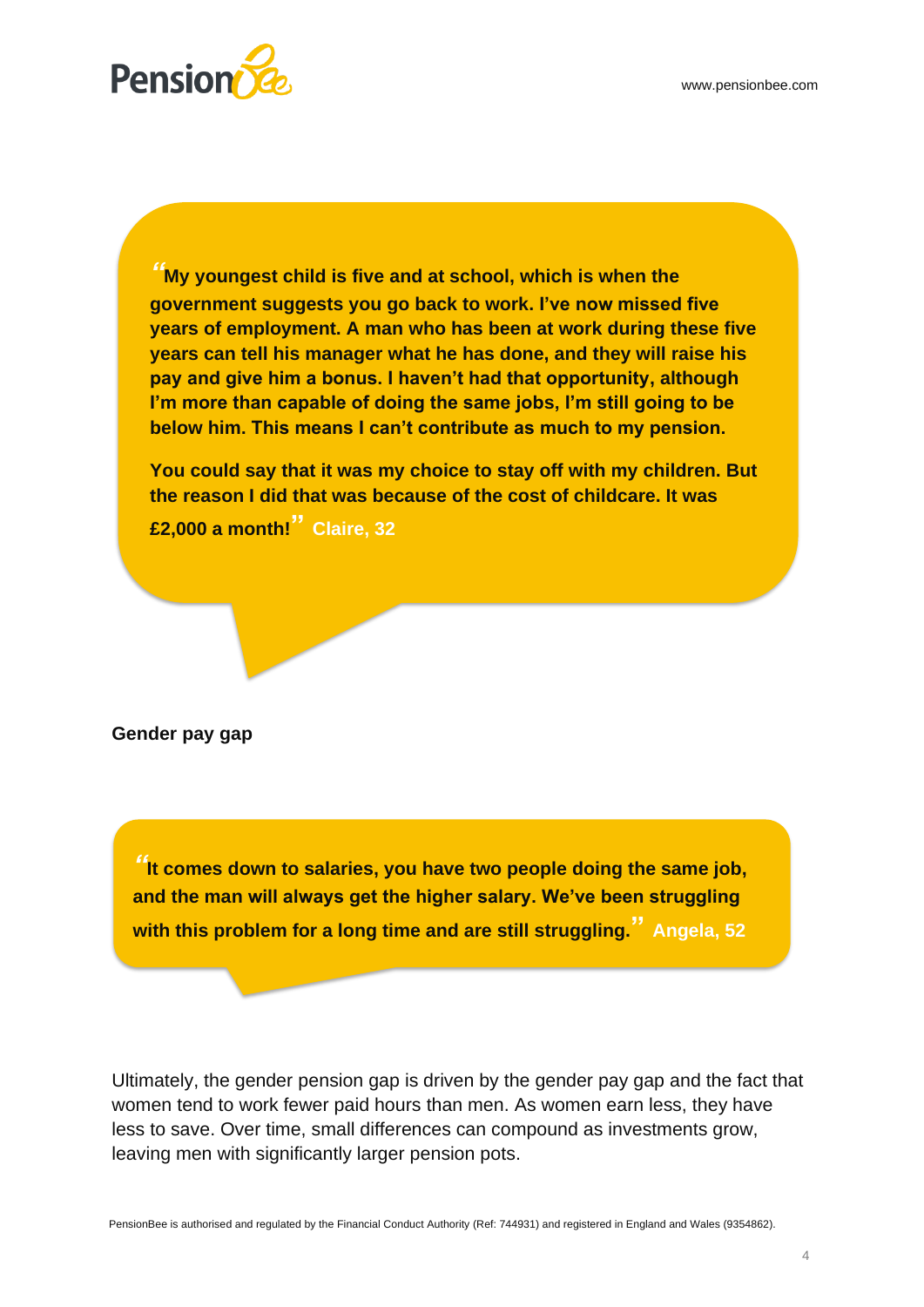

The Office of National Statistics (ONS) reported a 16% gender pay gap amongst UK workers in 2020. This is slightly less than the 20% gap recorded in 2010, and the 27% gap in 2000. Whilst the reduction in the gender pay gap is positive, progress is slow, and the gap has not even been halved in the past twenty years. This is despite the introduction of mandatory gender pay gap reporting regulations in 2017, for businesses with more than 250 employees.



Source: Gender Pay Gap in the UK: 2020, Office of National Statistics (ONS)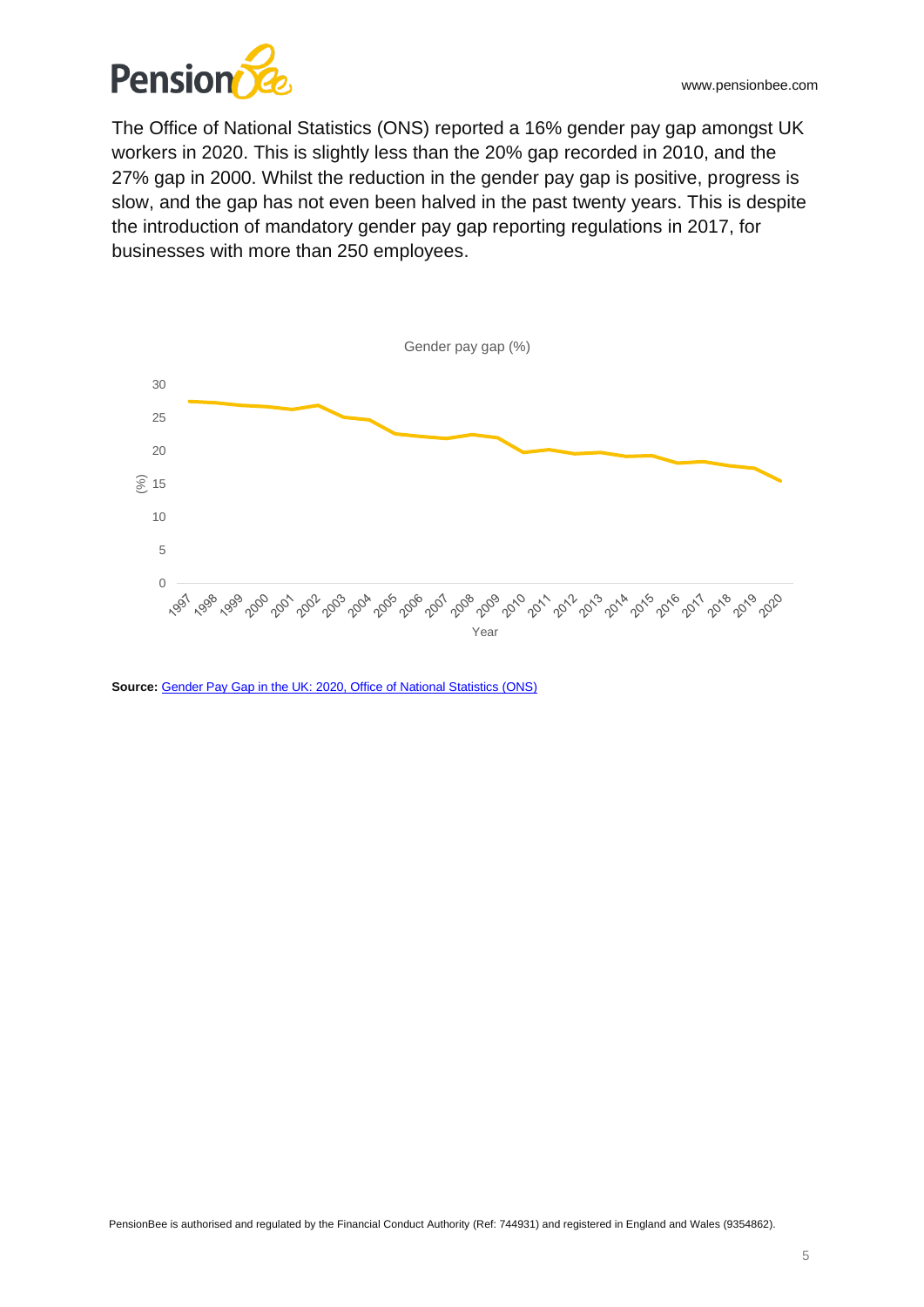

# **Gender "paid hours" gap**



Source: [Gender differences in commute time and pay, 2002-2018, Office of National Statistics \(ONS\)](https://www.ons.gov.uk/employmentandlabourmarket/peopleinwork/earningsandworkinghours/datasets/genderdifferencesincommutetimeandpay) 

This difference in paid working hours first presents itself in a woman's late 20s to early 30s, the time when mothers typically tend to have their first child<sup>6</sup>.

The average cost of sending children under two to nursery full-time currently stands at £263 a week, in the UK<sup>7</sup>. This can be prohibitive to working mothers, and there are strong calls for the government to address the high cost of childcare so that women can more easily participate in paid employment<sup>8</sup>.

Women also tend to work less paid hours in later lives. According to the Centre for Ageing Better, there are three times more women aged 50-64 working part-time than men. This is thought to be driven primarily by caring responsibilities, as women are in fact more likely to say they would prefer a full-time job, than their male counterparts<sup>9</sup>.

<sup>&</sup>lt;sup>6</sup> ["Have kids, settle down,"](https://www.parliament.uk/business/publications/research/olympic-britain/population/have-kids-settle-down/) UK Parliament

<sup>&</sup>lt;sup>7</sup> ["Average childcare costs,"](https://www.moneyadviceservice.org.uk/en/articles/childcare-costs) Money Advice Service

<sup>8</sup> ["Women won't benefit from flexible working until childcare costs fall," Independent](https://www.independent.co.uk/money/women-won-t-benefit-from-flexible-working-until-childcare-costs-fall-b1841751.html)

<sup>&</sup>lt;sup>9</sup> ["Work and State of Ageing in 2020," Centre for Ageing Better](https://www.ageing-better.org.uk/work-state-ageing-2020)

PensionBee is authorised and regulated by the Financial Conduct Authority (Ref: 744931) and registered in England and Wales (9354862).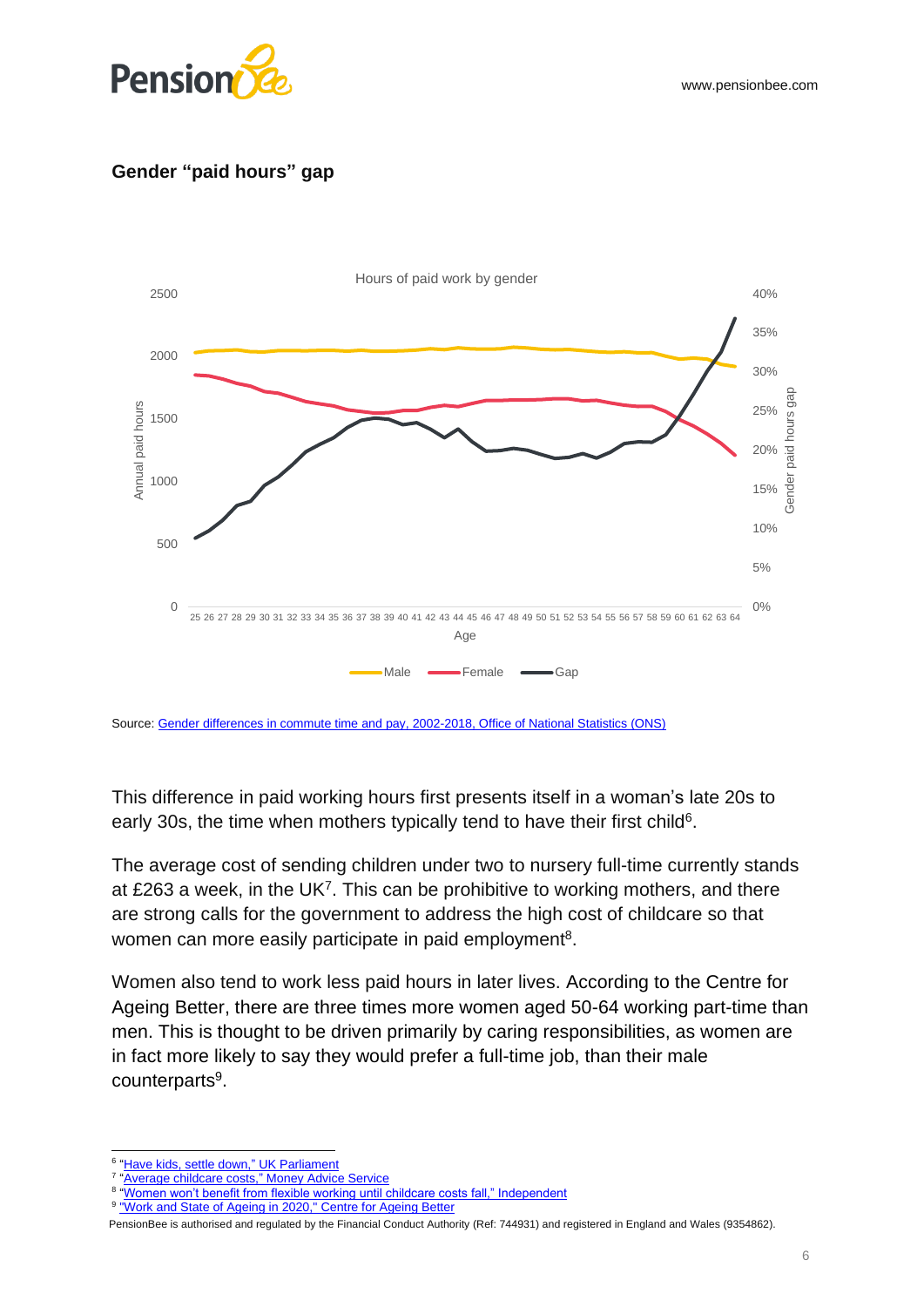

### **Gender pension gap**

*"***I see the gender pension gap a lot through my work as I deal with debt advice and insolvencies. We very often see women approaching or around retirement age struggle to make ends meet because their pensions are that much lower and don't provide them with a reasonable standard of living. That is reflective of the fact that they might have** 

**worked part-time or have had lower-paid jobs." Jayne, 62**

ONS earnings data from 2002 to 2018 reveals that women tend to work shorter paid hours, at a lower rate per hour, than men.

From age 16 to 64, on average men work 37 paid hours per week, while women work 30 paid hours per week. Men's median hourly pay is £13.73 while women receive £11.10. Over time, this leave women with smaller pension pots.

This data, modelled with assumptions of annual pension contributions of 8%, with a growth of 7%, and an all-in annual management fee of 0.5%, reveals a 32% gender pension gap by the time a saver turns 64.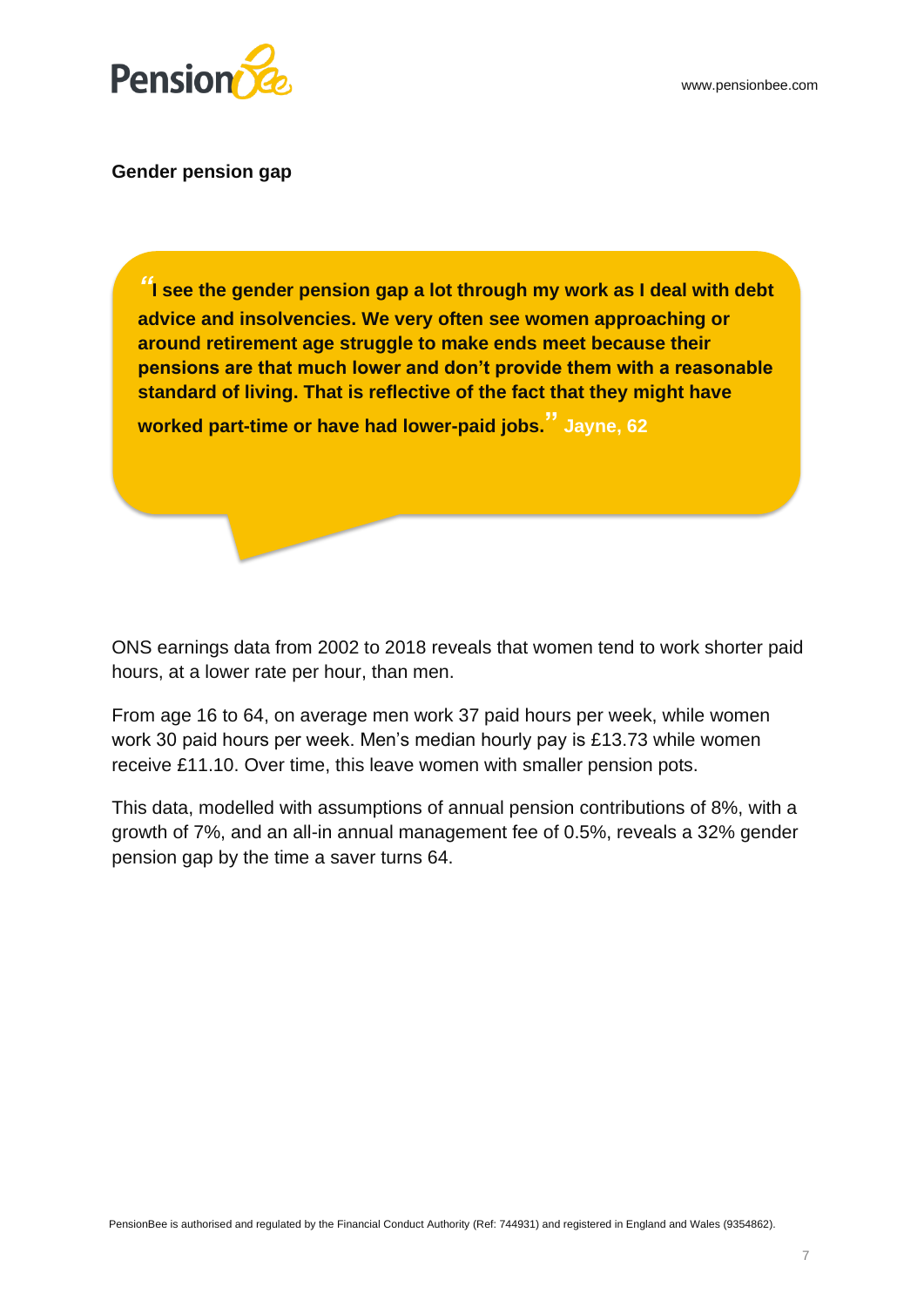





Source: PensionBee analysis, using data from Gender differences in commute time and pay, 2002-2018, Office of National **Statistics (ONS)** 

However, recent PensionBee analysis of customer pots found a larger national gender pension gap of 38%. This gap only widens with age, as female savers aged fifty and over experience a 46% gap. The gap is most pronounced in Northern Ireland, where men's pots are 57% larger than those of women<sup>10</sup>.

*"***Women usually use their money for children if they have them, the household, and other caring responsibilities. We generally earn less as well. If you're taking a percentage away from that every month, you've got less to put towards your basic needs. And then women have to make that choice. Am I going to put money towards my basic needs, family, and caring responsibilities, or am I going to put it towards my** 

**future? That can be very difficult." Lisa, 35**

PensionBee is authorised and regulated by the Financial Conduct Authority (Ref: 744931) and registered in England and Wales (9354862).

<sup>&</sup>lt;sup>10</sup> ["Pension Landscape,"](https://www.pensionbee.com/pension-landscape) PensionBee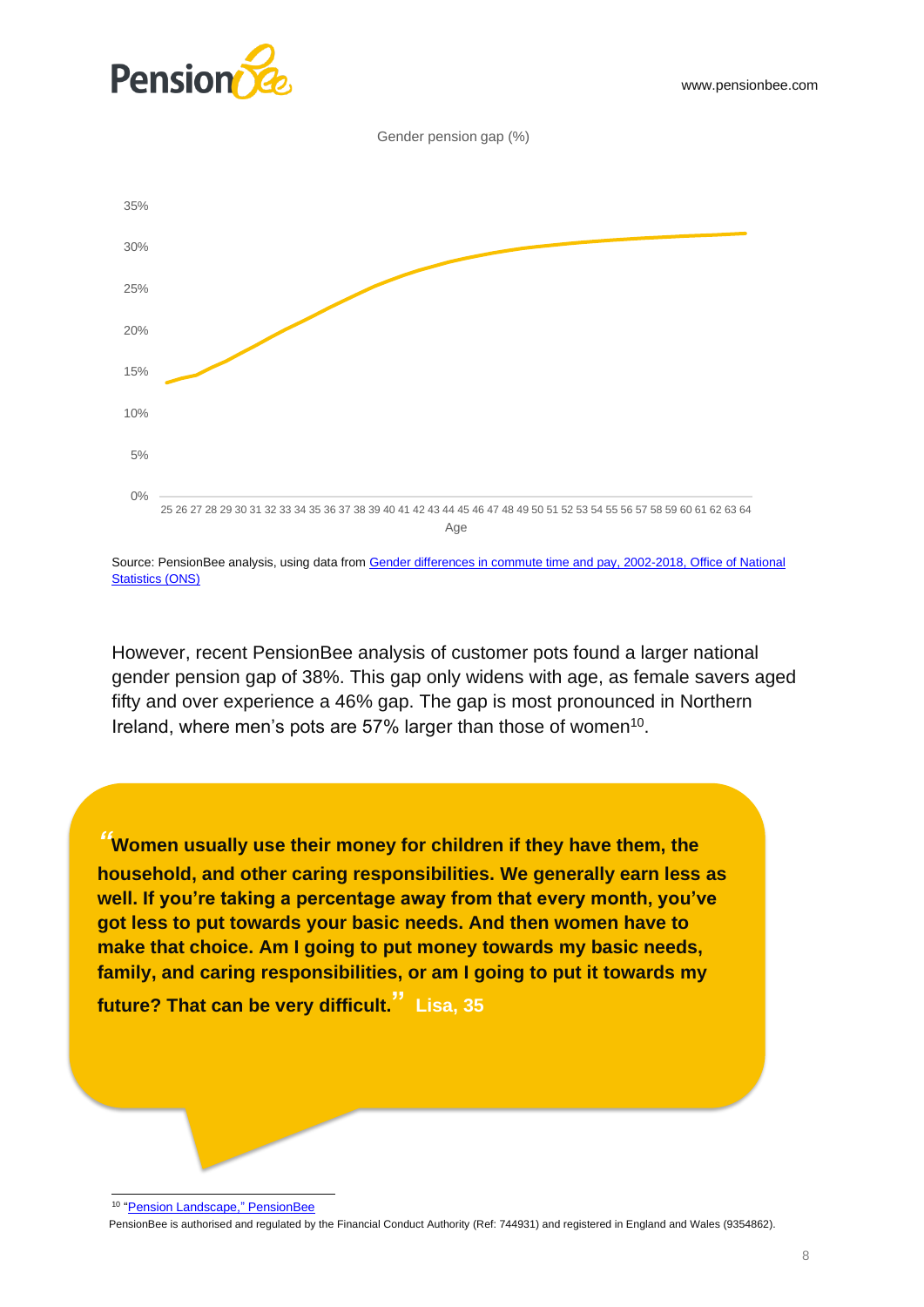

### **Intervention models**

PensionBee modelled various scenarios to understand the potential impact of interventions on pension pot sizes at age 64.

**Scenario 1:** Workers of different genders are paid equally, but women continue to work less paid hours (women's current hours).

**Scenario 2:** Men and women work equal hours, but women continue to be paid less per hour (women's current hourly pay).

**Scenario 3:** Women work equal paid hours as men except from age 27 to 39, which this analysis takes to be typical childbearing and childcare intensive years.

From age 27 to 39, women work their current, reduced hours, at their current hourly pay. When they return to full-time paid work at age 40, they are paid less than men due to lower progression, as a result of part-time work in the previous period.

Before age 27, women receive equal pay to men for working equal hours.

**Scenario 4:** Men and women work equal hours at equal hourly pay. This would involve them both working fewer hours to share childcare temporarily from age 27 to 39. Both men and women would return to paid work at full hours and be paid equivalent to the current paid hours and wage for men aged 40 and over.

Whilst all four interventions reduce the gender pension gap, the models illustrate that enabling women to work more paid hours closes the gap most significantly. Scenario 4 is the most effective solution, where women work equal hours to men at equal pay. With all parents, regardless of gender, temporarily reducing paid working time to care for children from age 27 to 39, and then returning to paid work full-time.

Both parents taking equal leave for childcare responsibilities enables women to continue progressing at a similar rate to men and increases women's participation in paid employment over the long-term.

This intervention brings down the gender pension gap to 0% and increases women's pots by 35% at age 64. The result would leave men working only an hour less than they currently do per week, whilst women would be able to work for an additional seven paid hours per week.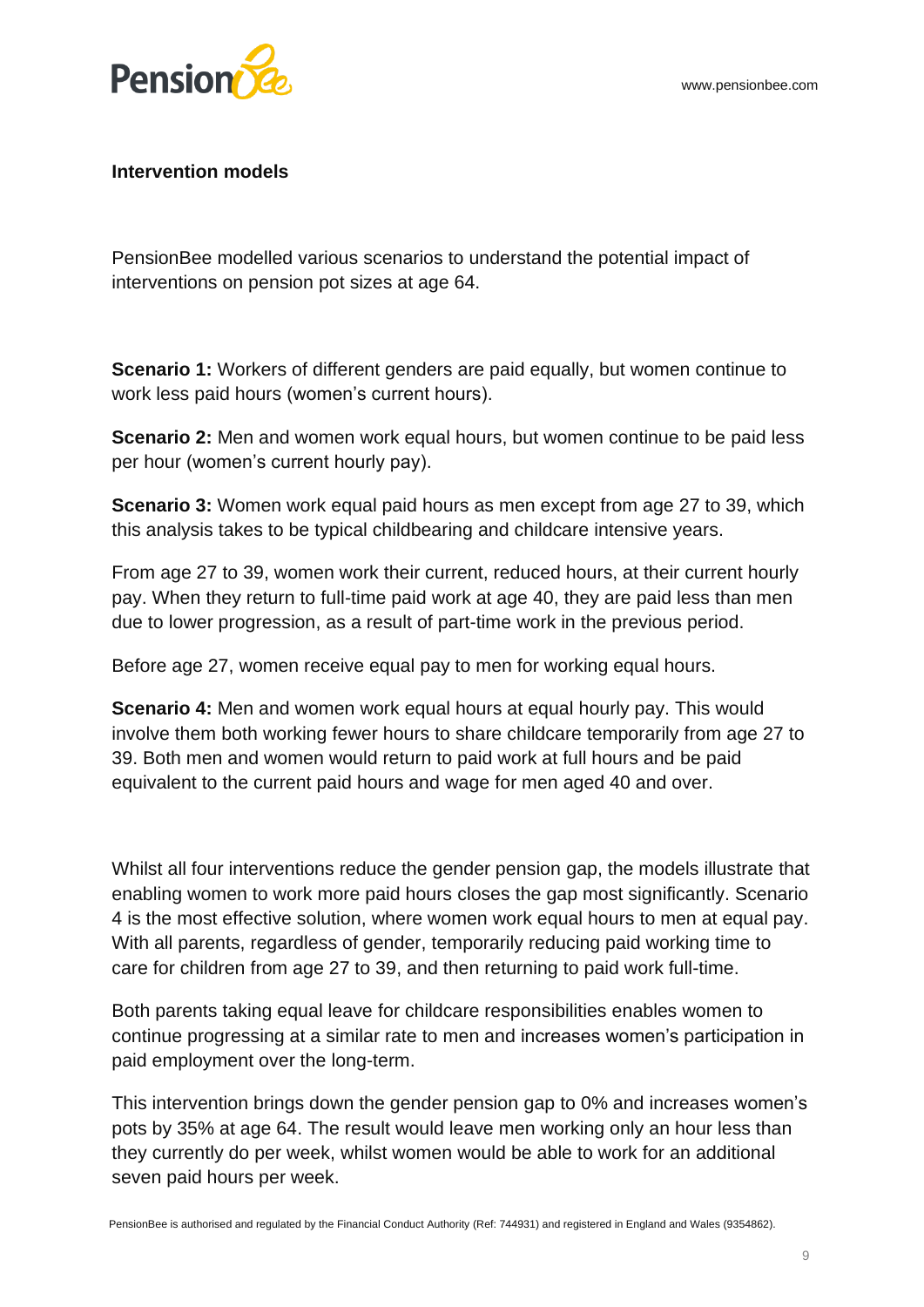

#### Gender pension gap intervention models



Source: PensionBee analysis<sup>11</sup>, using data from Gender differences in commute time and pay, 2002-2018, Office of National [Statistics \(ONS\)](https://www.ons.gov.uk/employmentandlabourmarket/peopleinwork/earningsandworkinghours/datasets/genderdifferencesincommutetimeandpay) 

PensionBee is authorised and regulated by the Financial Conduct Authority (Ref: 744931) and registered in England and Wales (9354862).

<sup>&</sup>lt;sup>11</sup> Pension pot sizes at modelling using assumptions of 8% annual contributions on annual salaries, with a 7% growth rate and annual management fees of 0.5%. Pension contributions made from ages 25 to 64. Annual salaries and hours in paid employment calculated by PensionBee using median hourly pay and weekly earnings by gender and age from Gender [differences in commute time and pay, 2002-2018, Office of National Statistics \(ONS\)](https://www.ons.gov.uk/employmentandlabourmarket/peopleinwork/earningsandworkinghours/datasets/genderdifferencesincommutetimeandpay)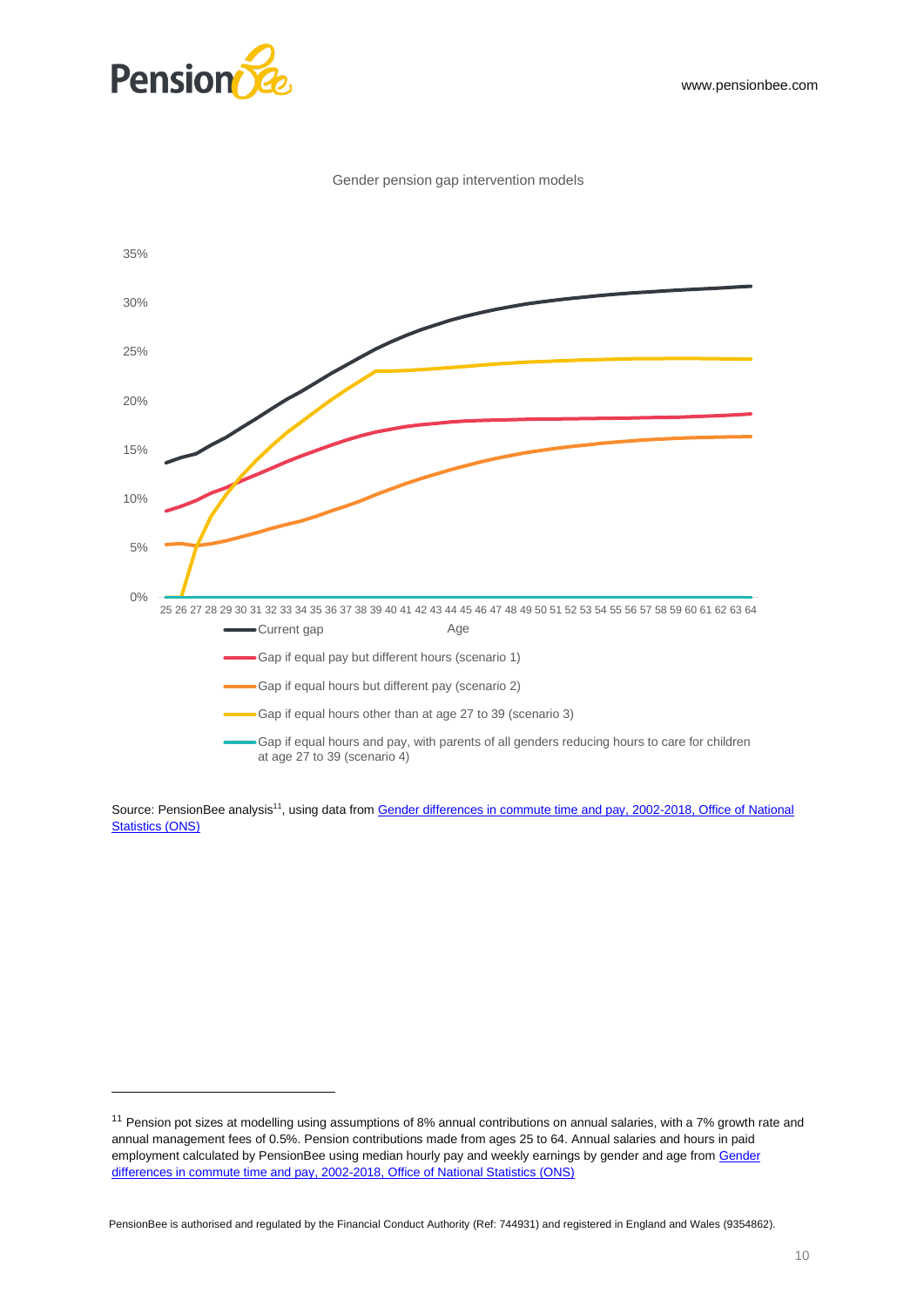

|                   | <b>Men</b>              |                         | Women                   |                         | <b>Overall</b> |                         | % Change in pot size |       |         |
|-------------------|-------------------------|-------------------------|-------------------------|-------------------------|----------------|-------------------------|----------------------|-------|---------|
|                   | Annual<br>paid<br>hours | Pot size<br>at 64 $(E)$ | Annual<br>paid<br>hours | Pot size<br>at 64 $(E)$ | Gap<br>at 64   | Pot size<br>at 64 $(E)$ |                      |       |         |
| <b>Current</b>    | 2,038                   | 439,581                 | 1,615                   | 300,130                 | 32%            | 739,712                 | Men                  | Women | Overall |
| <b>Scenario 4</b> | 1,975                   | 406,414                 | 1,975                   | 406,414                 | 0%             | 812,827                 | $-8%$                | 35%   | 10%     |
| <b>Difference</b> | -63                     | $-33,168$               | 360                     | 106,283                 | $-32%$         | 73,116                  |                      |       |         |

# **Scenario 4 (equal hours at equal pay) in detail**

Source: PensionBee analysis, using data from Gender differences in commute time and pay, 2002-2018, Office of National **Statistics (ONS)** 

If men and women were to work the same hours, at an average of their current hours, with men working less during their late twenties to thirties, and late fifties to early sixties, the gender pension gap could be eliminated.

This would enable women to increase their pots by more than £106,000, whilst men's pots would decrease by only around £33,000. Overall, a couple could enjoy more than £70,000 in extra pension savings, with a combined pot of £812,827.

Employers can reduce the gender pay and pension gaps through supportive, gender-inclusive paid parental leave packages. This would help employees share care responsibilities from the very beginning of their roles as parents.

The government's existing shared parental leave policy (introduced in 2015) is heavily criticised, and has a reported take-up rate of only 2%<sup>12</sup>. The policy does not offer adequate financial support<sup>13</sup>, as without paid parental leave from their employers, men's weekly income would drop to the statutory minimum of £151.97. This could be even lower if they were to participate in the shared parental leave scheme<sup>14</sup>. Take up amongst men in Sweden is much higher at 90%, where parents are offered 90 days of non-transferrable leave, at 80% of their salary (capped to a limit of 1006 SEK a day)<sup>15</sup>.

Currently, in the UK, there is a lack of transparency around the parental support offered by major employers. This makes it difficult for employees to navigate the jobs

<sup>&</sup>lt;sup>12</sup> ["It was seen as weird': why are so few men taking shared parental leave?" The Guardian](https://www.theguardian.com/lifeandstyle/2019/oct/05/shared-parental-leave-seen-as-weird-paternity-leave-in-decline)

<sup>&</sup>lt;sup>13</sup> ["Shared parental leave: scrap 'deeply flawed policy' say campaigners," The Guardian](https://www.theguardian.com/money/2021/apr/26/shared-parental-leave-scrap-deeply-flawed-policy-say-campaigners,%20The%20Guardian)

<sup>&</sup>lt;sup>14</sup> ["Shared Parental Leave and Pay,"](https://www.gov.uk/shared-parental-leave-and-pay) UK government

<sup>&</sup>lt;sup>15</sup> ["Maternity & Paternity Leave in Sweden,"](https://www.yourlivingcity.com/stockholm/work-money/maternity-paternity-leave-sweden/#:~:text=Sweden%20has%20one%20of%20the,of%201006%20SEK%20a%20day.) Your Living City

PensionBee is authorised and regulated by the Financial Conduct Authority (Ref: 744931) and registered in England and Wales (9354862).